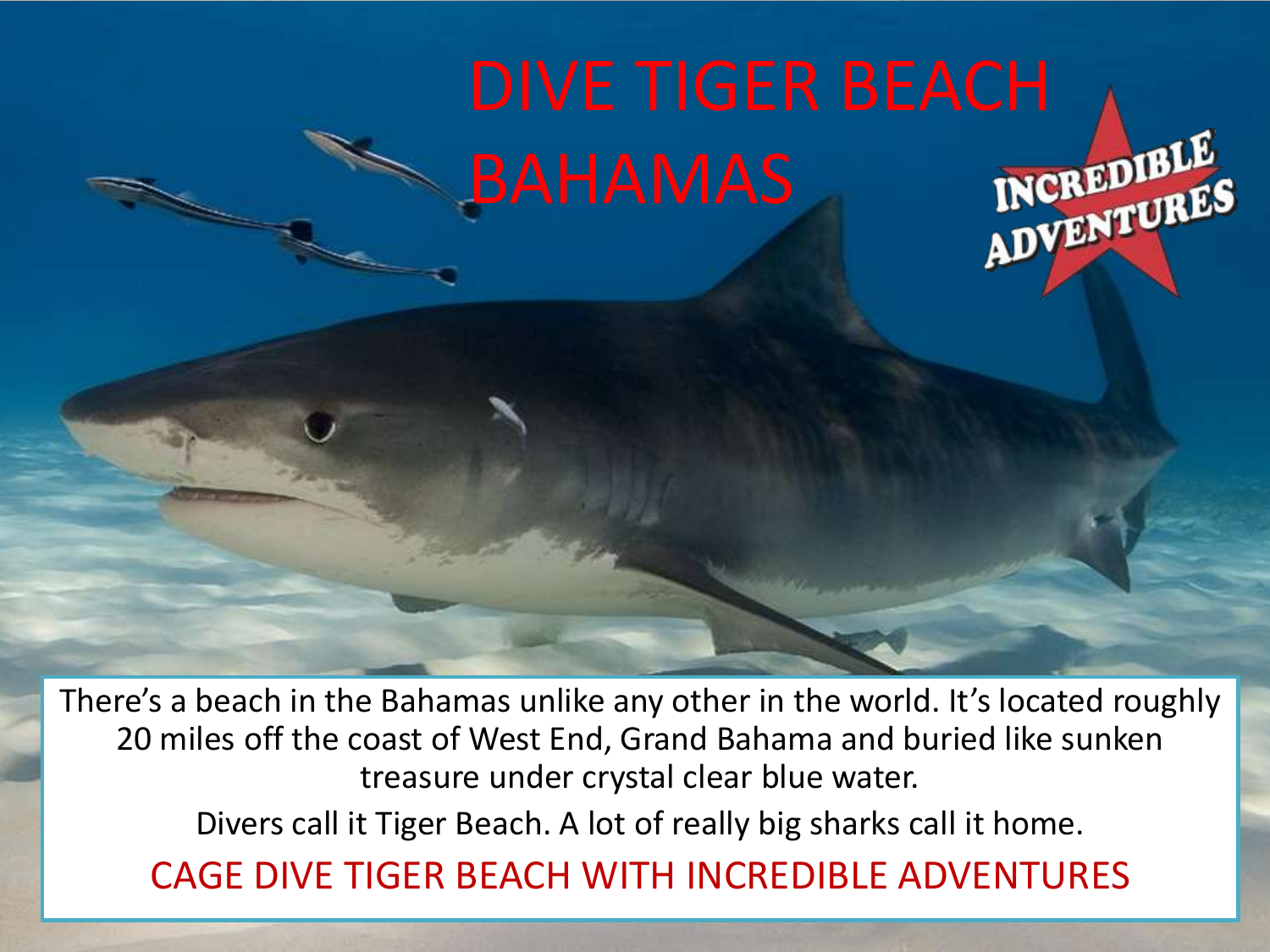# One Day Cage Diving Adventure – No Experience Needed





Spend an incredible day cage diving with tiger sharks, lemon sharks, reef sharks and more. The Bahamas is one of the best places in the world to see and photograph big sharks in the wild.

No dive experience is necessary. All Incredible Adventures Tiger Beach adventures feature the use of a floating shark cage and surface-supplied air. If you can snorkel, you can most likely shark dive.

Our all-day "shark safaris" depart from Old Bahama Bay Marina in West End, [Grand](http://www.bahamas.com/islands/grand-bahama)  [Bahama.](http://www.bahamas.com/islands/grand-bahama) We depart the dock early in the day and return late afternoon. The marina is roughly a 40 minute car or cab ride f[rom](http://www.cagediver.com/bahamas-cage-diving.html)  Freeport/Port Lucaya.

### **800-644-7382 / 941-346-2603**

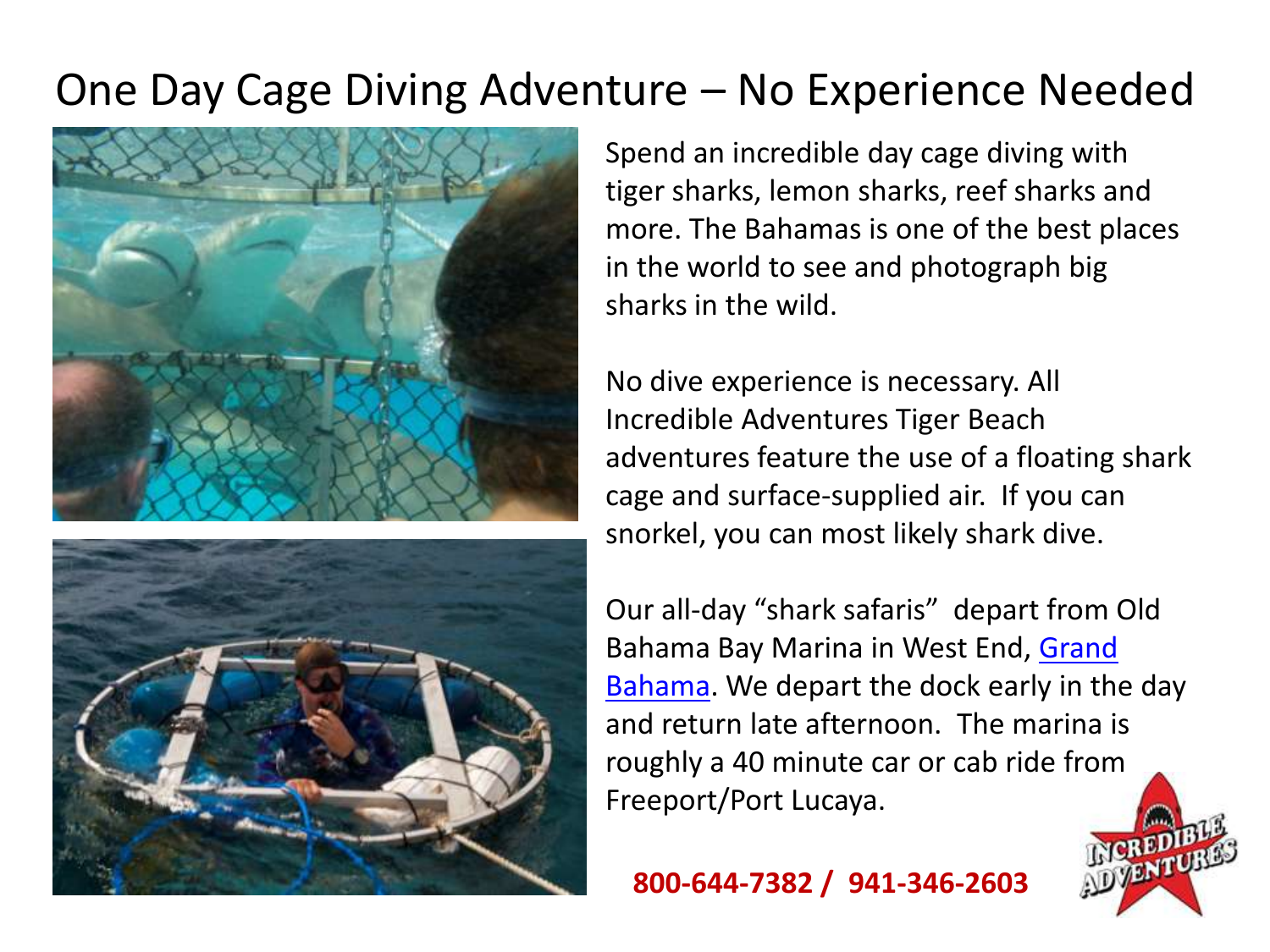### **Bahamas Shark Adventure Details**

Cage Dive Price Per Person \$875 Top Side Observer Per Person \$375 Private Charters Also Available – Call for Pricing





**800-644-7382 / 941-346-2603 Call for available dates.**

Our shark expedition boat departs the dock early in the morning, so you may wish to arrange accommodations at the Old Bahama Bay Resort, located next to the Marina. You'll want to wear sunblock and bring a towel, a dive/snorkel mask and a camera. We also suggest you take seasickness precautions. Beverages, snacks and a light lunch will be provided on the boat. In the event weather prevents you from diving as scheduled, you will be given the option of rescheduling for a future trip. There is no refund. The purchase of travel insurance is mandatory.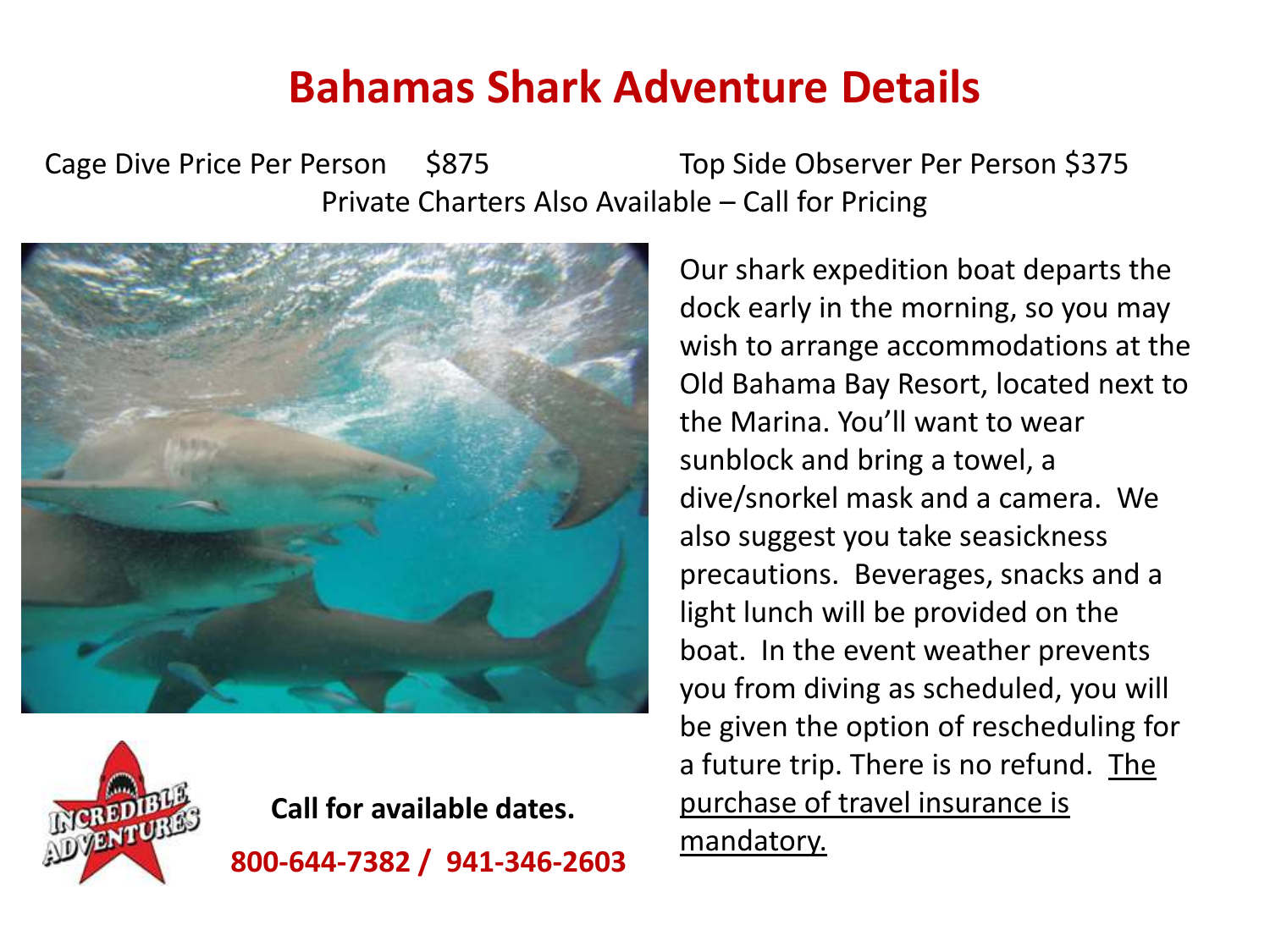### Scheduling & Weather Policy

Cage diving adventures are offered on select weekend dates throughout the year. Advance reservations are necessary. Private charters can also be arranged. If we are forced to cancel your trip or private charter due to weather or mechanical reasons, there is NO REFUND. You will receive a "raincheck" good for a future date. The purchase of trip insurance is STRONGLY RECOMMENDED.

### No Shark Guarantee

We cannot guarantee you will see Tiger Sharks or any other shark species. If you do not see Tiger Sharks or other sharks, there is no refund. We will take you to the best possible locations for viewing sharks and do everything in our power to make sure you have an incredible shark viewing adventure, but we cannot control nature.

### Travel Notes

Old Bahama Bay Resort and Yacht Harbor is located in the historic village of West End on Grand Bahama Island. The marina is roughly 25 miles west of Freeport and 56 miles east of Palm Beach, Florida. Shark divers and topside adventurers can arrive on Grand Bahama by private boat or plane, take a commercial ferry from Florida, [or fly](https://www.incredible-adventures.com/sharks-grand-bahama.html)  commercially into Freeport. For travel tips and additional hotel options, visit<br>www.bahamas.com.<br>800-644-7382 / 044-345[www.bahamas.com.](http://www.bahamas.com/islands/grand-bahama)

**800-644-7382 / 941-346-2603**

**[www.cagediver.com](http://www.cagediver.com/bahamas-cage-diving.html)**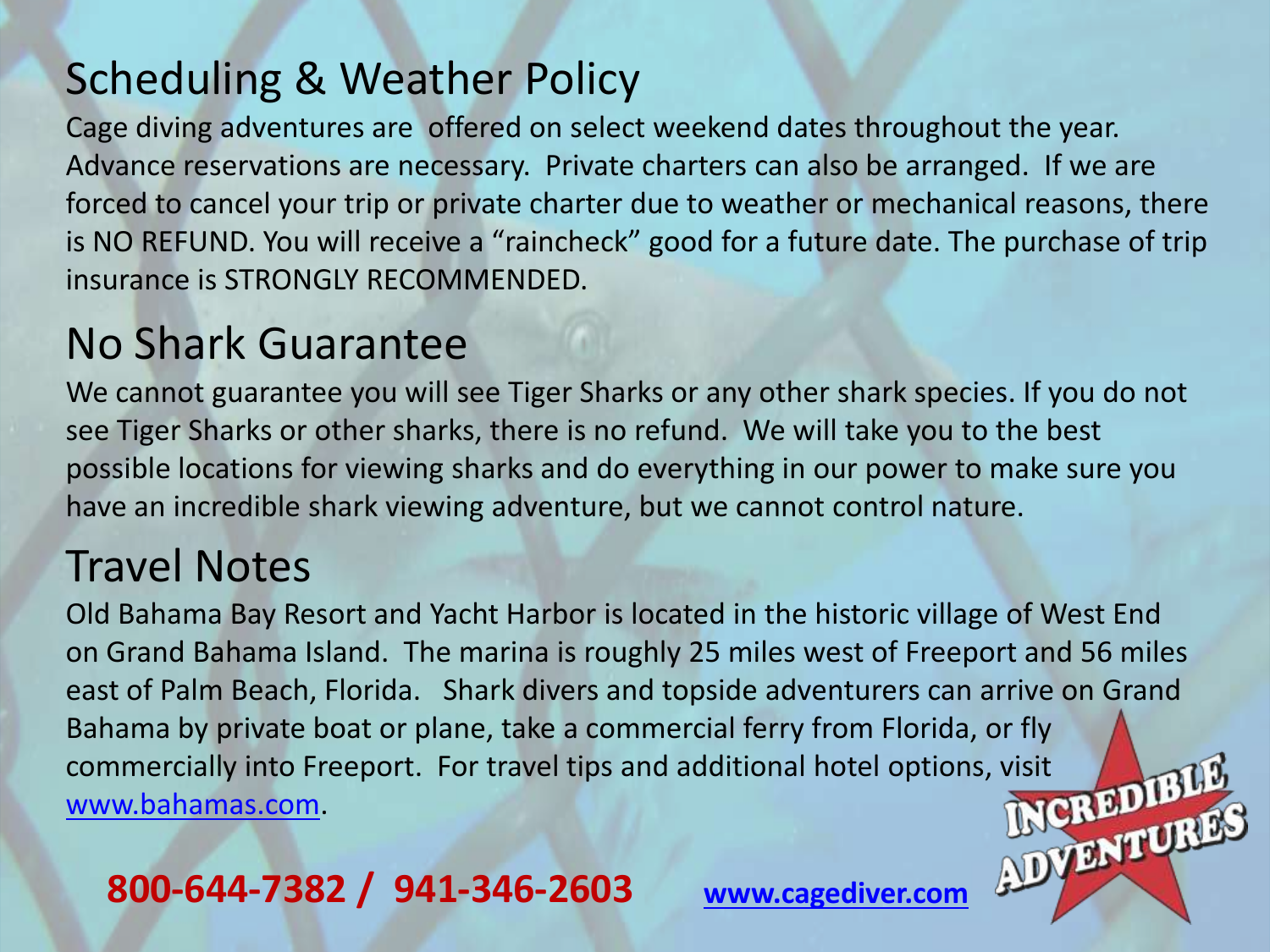## Tiger Shark Trivia

### **Scientific Name: Galeocerdo Cuvier**

•The tiger shark is considered one of the most dangerous sharks.

•Although shark bites are rare and tiger sharks don't actively seek out people, the tiger is second only to the great white shark in the number of reported "attacks" on humans. •Adult tiger sharks average 8 to 14 ft long and weigh 850 to 1400 lbs.

•Tiger sharks swim at an average of 2.4 miles per hour and are known for being sluggish but can exhibit short bursts of speed.





**Call for available dive dates. 800-644-7382 / 941-346-2603**